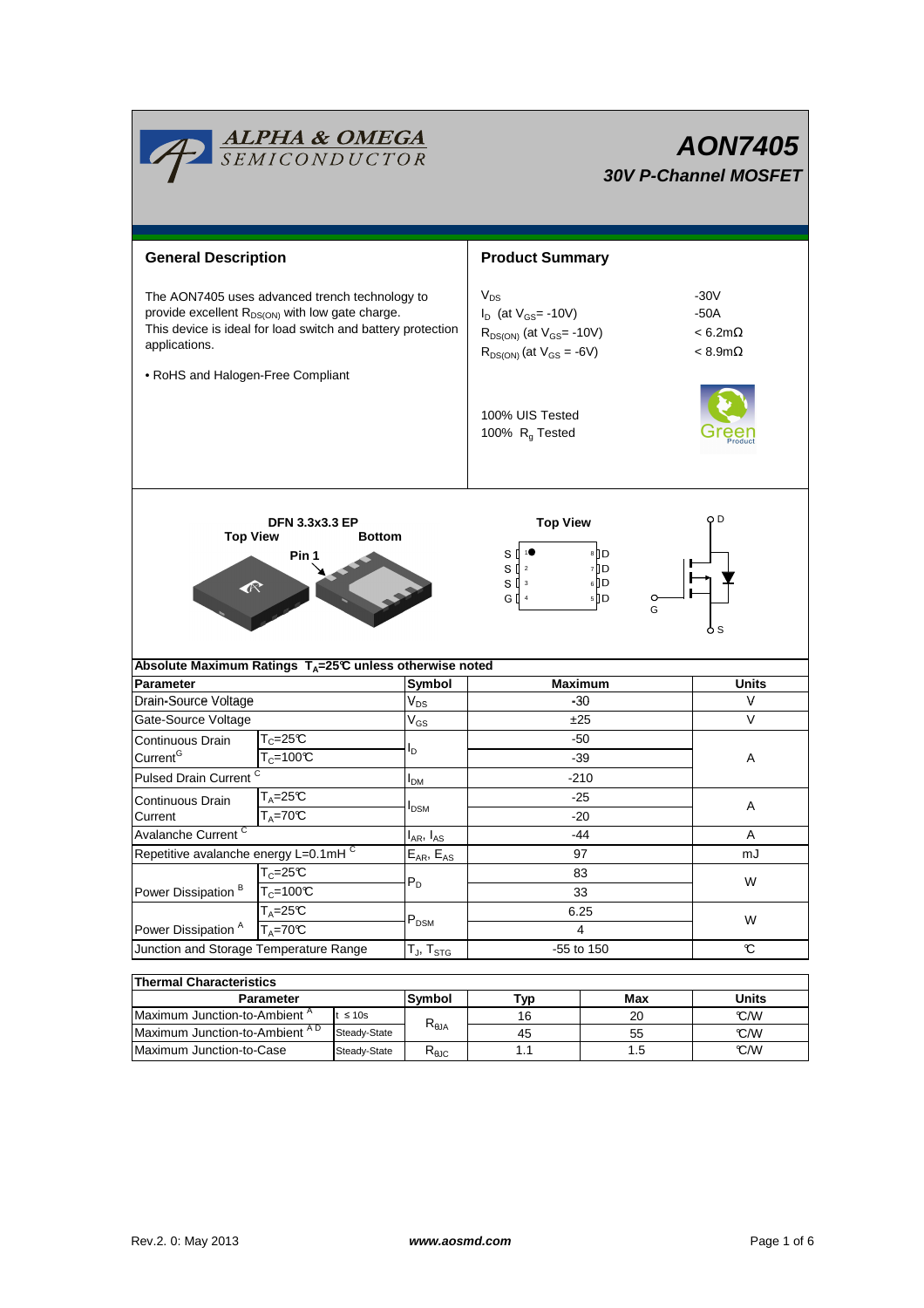

#### **Electrical Characteristics (TJ=25°C unless otherwise noted)**

| <b>Symbol</b>                 | Parameter                                                  | <b>Conditions</b>                                       | Min            | <b>Typ</b>     | Max    | <b>Units</b> |  |  |  |  |  |
|-------------------------------|------------------------------------------------------------|---------------------------------------------------------|----------------|----------------|--------|--------------|--|--|--|--|--|
| <b>STATIC PARAMETERS</b>      |                                                            |                                                         |                |                |        |              |  |  |  |  |  |
| <b>BV<sub>DSS</sub></b>       | Drain-Source Breakdown Voltage                             | $I_{D} = -250 \mu A$ , $V_{GS} = 0V$                    | $-30$          |                |        | V            |  |  |  |  |  |
| I <sub>DSS</sub>              | Zero Gate Voltage Drain Current                            | $V_{DS}$ =-30V, $V_{GS}$ =0V                            |                |                | $-1$   | μA           |  |  |  |  |  |
|                               |                                                            | $T_{\rm J}$ =55°C                                       |                |                | -5     |              |  |  |  |  |  |
| $\mathsf{I}_{\mathsf{GSS}}$   | Gate-Body leakage current                                  | $V_{DS} = 0V$ , $V_{GS} = \pm 25V$                      |                |                | ±100   | nA           |  |  |  |  |  |
| $V_{GS(th)}$                  | Gate Threshold Voltage                                     | V <sub>DS</sub> =V <sub>GS</sub> I <sub>D</sub> =-250µA | $-1.7$         | $-2.2$         | $-2.8$ | V            |  |  |  |  |  |
| $I_{D(ON)}$                   | $V_{GS}$ =-10V, $V_{DS}$ =-5V<br>On state drain current    |                                                         | $-210$         |                |        | A            |  |  |  |  |  |
| $R_{DS(ON)}$                  |                                                            | $V_{GS}$ =-10V, $I_{D}$ =-20A                           |                | 5.1            | 6.2    | $m\Omega$    |  |  |  |  |  |
|                               | Static Drain-Source On-Resistance                          | $T_i = 125C$                                            |                | 7.6            | 9.2    |              |  |  |  |  |  |
|                               |                                                            | V <sub>GS</sub> =-6V, ID=-20A                           |                | 7.1            | 8.9    | $m\Omega$    |  |  |  |  |  |
|                               |                                                            | V <sub>GS</sub> =-4.5V, I <sub>D</sub> =-10A            |                | 10.7           |        | $m\Omega$    |  |  |  |  |  |
| $g_{FS}$                      | <b>Forward Transconductance</b>                            | $V_{DS} = -5V$ , $I_D = -20A$                           |                | 46             |        | S            |  |  |  |  |  |
| $V_{SD}$                      | Diode Forward Voltage                                      | $IS=-1A, VGS=0V$                                        |                | $-0.7$         | $-1$   | $\vee$       |  |  |  |  |  |
| Is                            | Maximum Body-Diode Continuous Current <sup>G</sup>         |                                                         |                | $-50$          | A      |              |  |  |  |  |  |
|                               | <b>DYNAMIC PARAMETERS</b>                                  |                                                         |                |                |        |              |  |  |  |  |  |
| $C_{\hbox{\scriptsize{iss}}}$ | Input Capacitance                                          |                                                         | 1960           | 2450           | 2940   | рF           |  |  |  |  |  |
| $C_{\rm oss}$                 | <b>Output Capacitance</b>                                  | $V_{GS}$ =0V, $V_{DS}$ =-15V, f=1MHz                    | 380            | 550            | 720    | pF           |  |  |  |  |  |
| $\mathsf{C}_{\mathsf{rss}}$   | Reverse Transfer Capacitance                               |                                                         | 220            | 370            | 520    | pF           |  |  |  |  |  |
| R <sub>g</sub>                | Gate resistance                                            | $V_{GS}$ =0V, $V_{DS}$ =0V, f=1MHz                      |                | 14             | 28     | Ω            |  |  |  |  |  |
| <b>SWITCHING PARAMETERS</b>   |                                                            |                                                         |                |                |        |              |  |  |  |  |  |
| $Q_g(10V)$                    | <b>Total Gate Charge</b>                                   |                                                         |                | 42             | 51     | nC           |  |  |  |  |  |
| $Q_g(4.5V)$                   | <b>Total Gate Charge</b>                                   | $V_{GS}$ =-10V, $V_{DS}$ =-15V, $I_{D}$ =-20A           | 16             | 21             | 26     | nC           |  |  |  |  |  |
| $\mathsf{Q}_{\mathsf{gs}}$    | Gate Source Charge                                         |                                                         | 5.5            | $\overline{7}$ | 8.5    | nC           |  |  |  |  |  |
| $\mathbf{Q}_{\text{gd}}$      | Gate Drain Charge                                          |                                                         | $\overline{7}$ | 12             | 17     | nC           |  |  |  |  |  |
| $t_{D(on)}$                   | Turn-On DelayTime                                          |                                                         |                | 9.5            |        | ns           |  |  |  |  |  |
| $t_r$                         | Turn-On Rise Time                                          | $V_{GS}$ =-10V, $V_{DS}$ =-15V,                         |                | 10             |        | ns           |  |  |  |  |  |
| $t_{D(off)}$                  | Turn-Off DelayTime                                         | $R_L = 0.75\Omega$ , $R_{GEN} = 3\Omega$                |                | 104            |        | ns           |  |  |  |  |  |
| $t_f$                         | <b>Turn-Off Fall Time</b>                                  |                                                         |                | 78             |        | ns           |  |  |  |  |  |
| $t_{rr}$                      | Body Diode Reverse Recovery Time                           | $I_F$ =-20A, dl/dt=500A/ $\mu$ s                        | 20             | 25             | 30     | ns           |  |  |  |  |  |
| $Q_{rr}$                      | Body Diode Reverse Recovery Charge   F=-20A, dl/dt=500A/us |                                                         | 37             | 47             | 57     | nC           |  |  |  |  |  |

A. The value of R<sub>θJA</sub> is measured with the device mounted on 1in<sup>2</sup> FR-4 board with 2oz. Copper, in a still air environment with T<sub>A</sub> =25°C. The Power dissipation P<sub>DSM</sub> is based on R <sub>θJA</sub> t ≤ 10s value and the maximum allowed junction temperature of 150°C. The value in any given application depends on the user's specific board design.

B. The power dissipation P<sub>D</sub> is based on T<sub>J(MAX)</sub>=150°C, using junction-to-case thermal resistance, and is more useful in setting the upper<br>dissipation limit for cases where additional heatsinking is used.

C. Repetitive rating, pulse width limited by junction temperature  $T_{J(MAX)}$ =150°C. Ratings are based on low frequency and duty cycles to keep initial  $T_J = 25^\circ$  C.

D. The  $R_{\theta JA}$  is the sum of the thermal impedence from junction to case  $R_{\theta JC}$  and case to ambient.

E. The static characteristics in Figures 1 to 6 are obtained using <300µs pulses, duty cycle 0.5% max.<br>F. These curves are based on the junction-to-case thermal impedence which is measured with the device mounted to a larg a maximum junction temperature of T<sub>J(MAX)</sub>=150°C. The SOA curve provides a single pulse rating.

G. The maximum current rating is limited by package.

H. These tests are performed with the device mounted on 1 in<sup>2</sup> FR-4 board with 2oz. Copper, in a still air environment with  $T_A=25^\circ$  C.

THIS PRODUCT HAS BEEN DESIGNED AND QUALIFIED FOR THE CONSUMER MARKET. APPLICATIONS OR USES AS CRITICAL COMPONENTS IN LIFE SUPPORT DEVICES OR SYSTEMS ARE NOT AUTHORIZED. AOS DOES NOT ASSUME ANY LIABILITY ARISING OUT OF SUCH APPLICATIONS OR USES OF ITS PRODUCTS. AOS RESERVES THE RIGHT TO IMPROVE PRODUCT DESIGN, FUNCTIONS AND RELIABILITY WITHOUT NOTICE.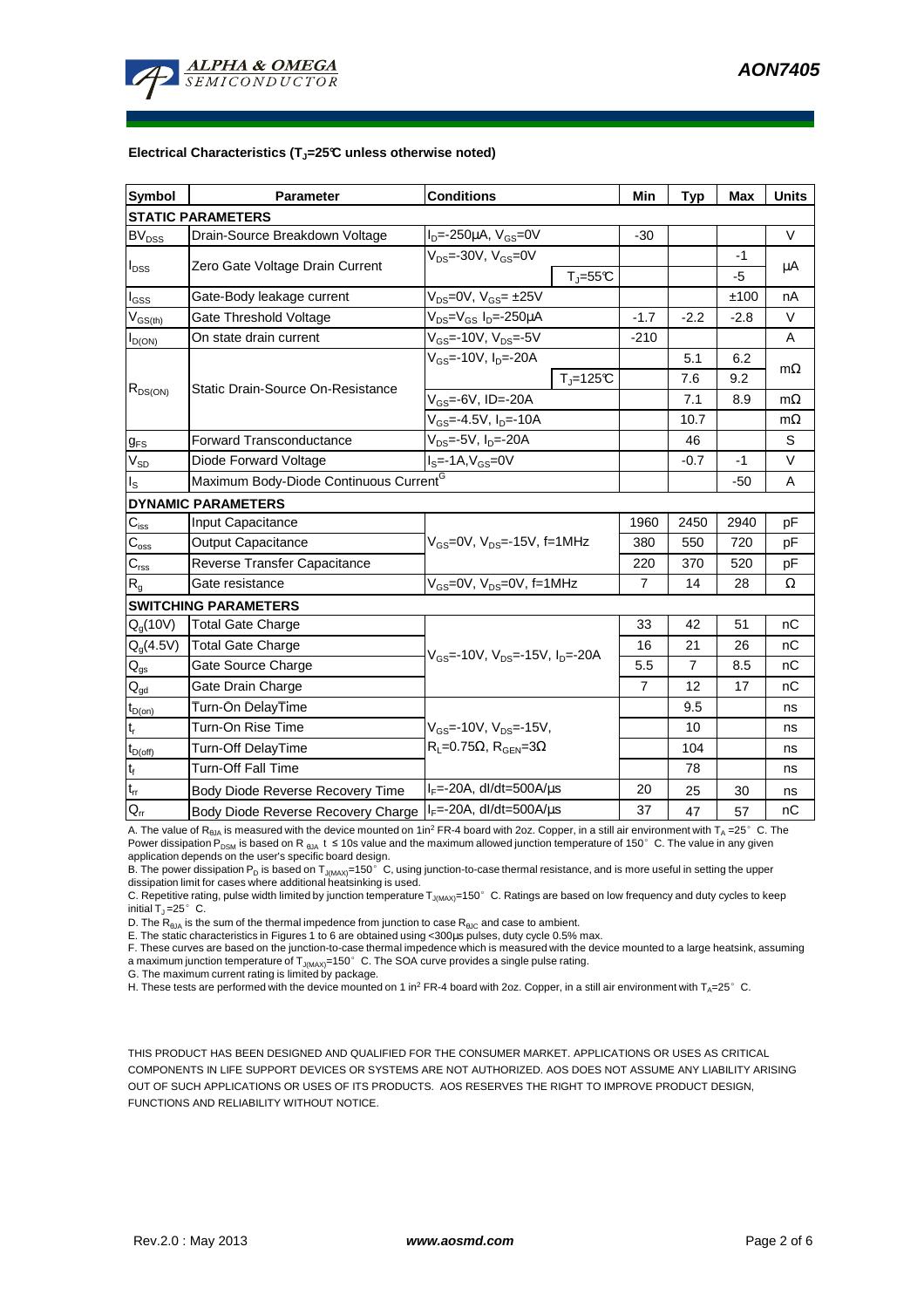

## **TYPICAL ELECTRICAL AND THERMAL CHARACTERISTICS**

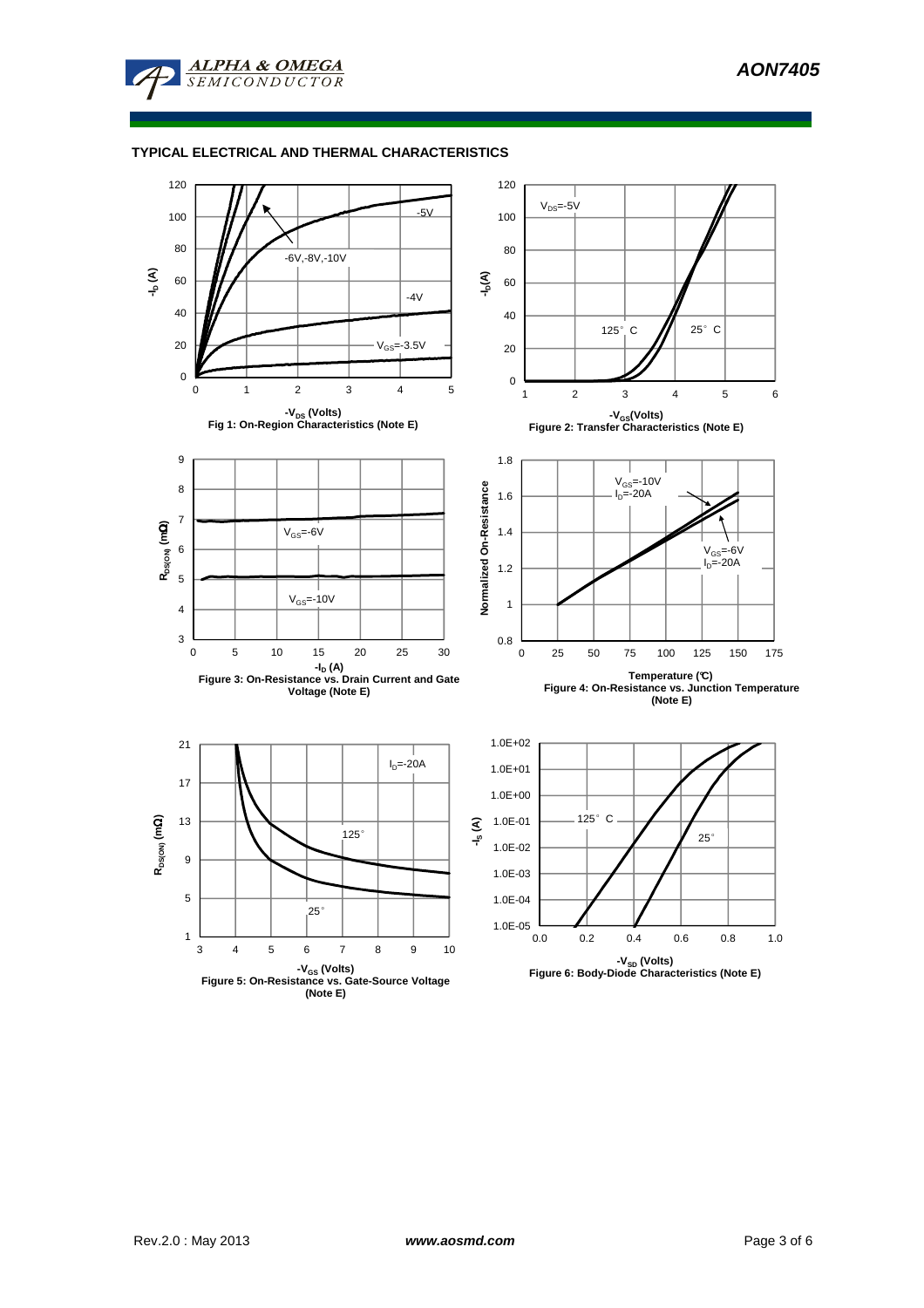

#### **TYPICAL ELECTRICAL AND THERMAL CHARACTERISTICS**



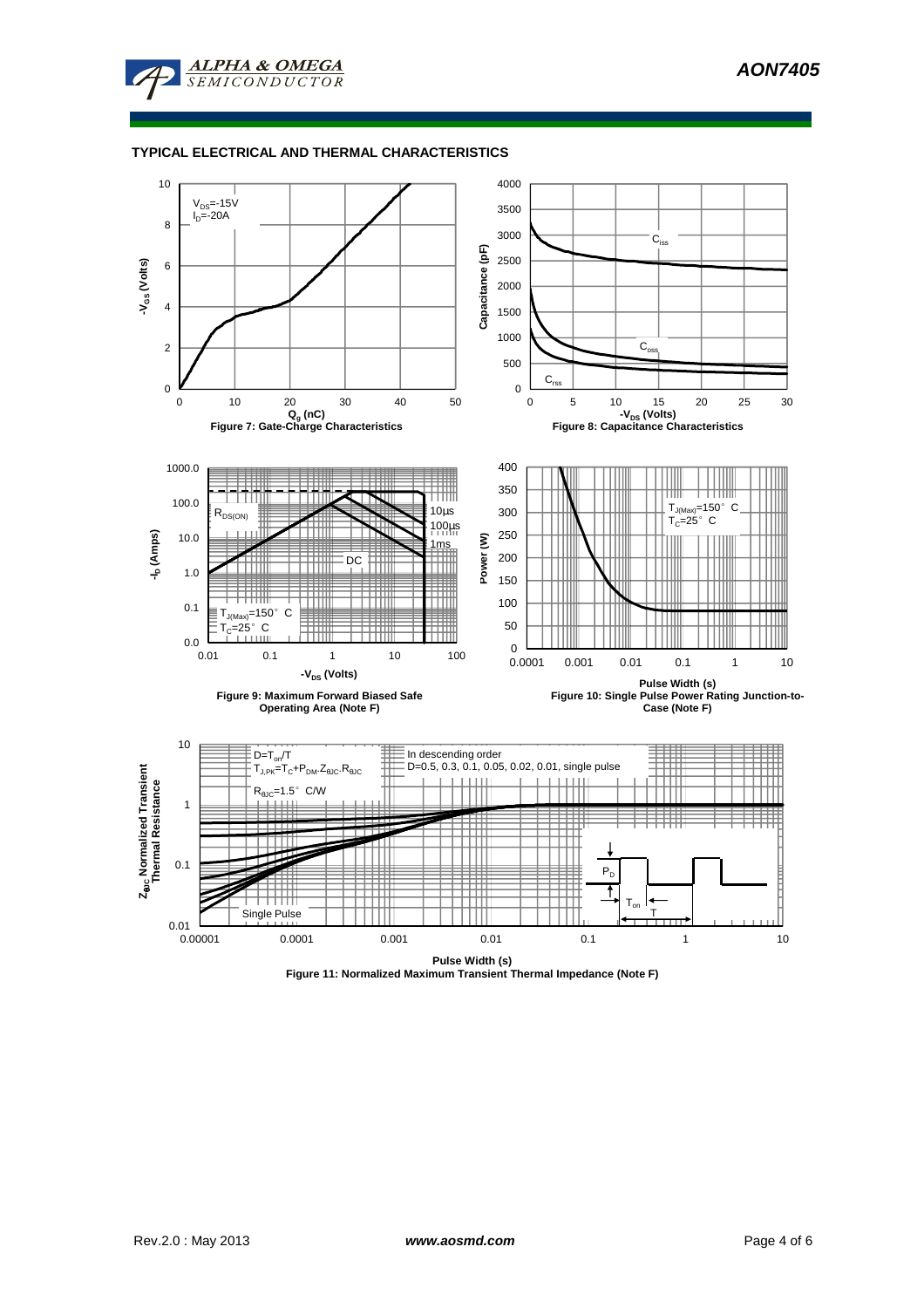

#### **TYPICAL ELECTRICAL AND THERMAL CHARACTERISTICS**